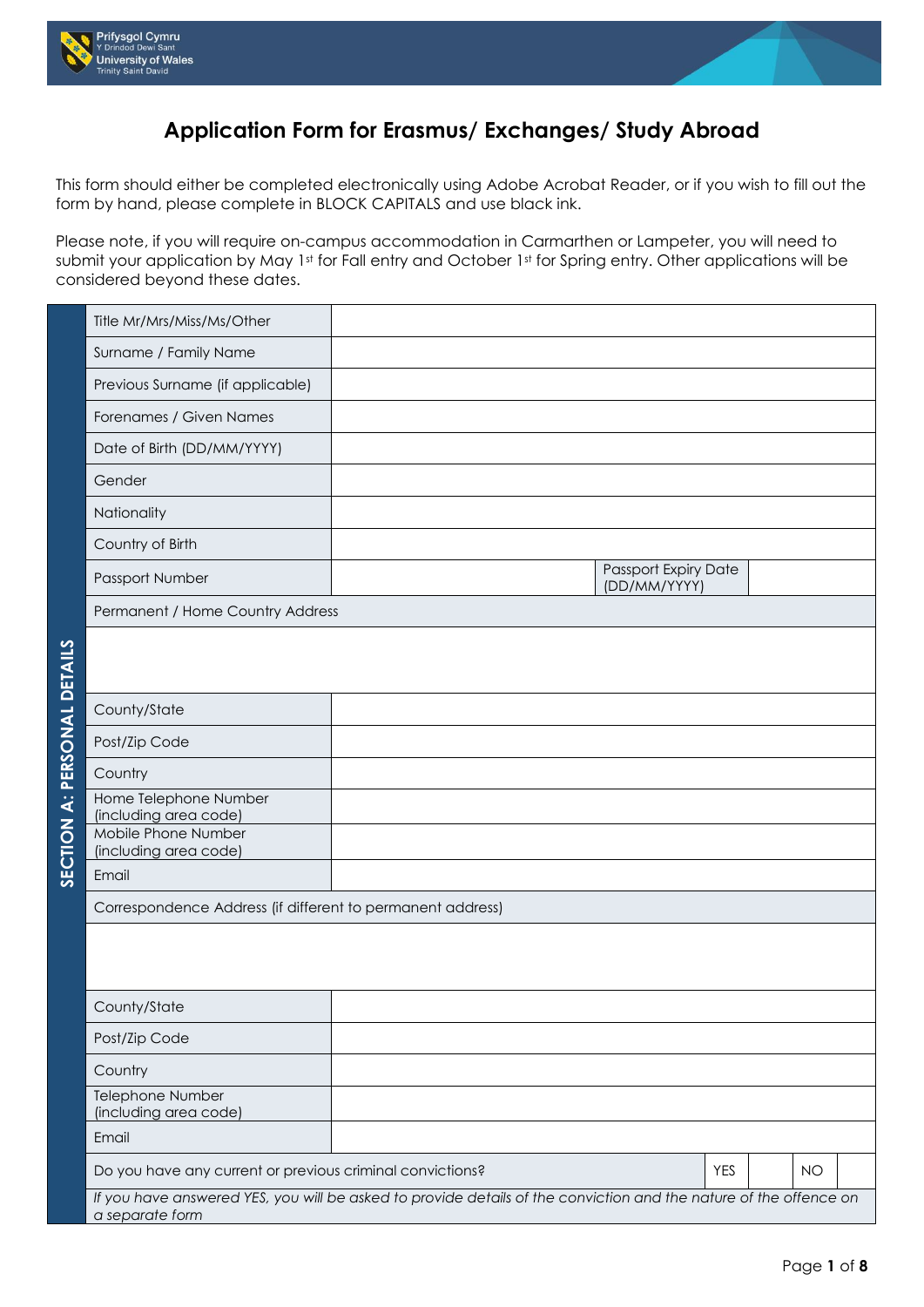



Page **2** of **8**

| Co-ordinator's Name at your Home Institution |                                                                      |  |          |          |  |                                  |  |                        |  |               |  |  |
|----------------------------------------------|----------------------------------------------------------------------|--|----------|----------|--|----------------------------------|--|------------------------|--|---------------|--|--|
|                                              | Home Institution Name and Address                                    |  |          |          |  |                                  |  |                        |  |               |  |  |
|                                              |                                                                      |  |          |          |  |                                  |  |                        |  |               |  |  |
|                                              |                                                                      |  |          |          |  |                                  |  |                        |  |               |  |  |
|                                              |                                                                      |  |          |          |  |                                  |  |                        |  |               |  |  |
| <b>OPTIONS &amp; FINANCE</b>                 | Title of proposed<br>programme of study                              |  |          |          |  |                                  |  |                        |  |               |  |  |
| YUDTS                                        | <b>Fall Semester</b><br>Intake applied for<br>September -            |  |          |          |  | Spring Semester<br>January - May |  | Full year<br>September |  | Year of entry |  |  |
|                                              | (Please tick)                                                        |  | December |          |  |                                  |  | entry                  |  | 20            |  |  |
|                                              | Where do you intend to study? (Please tick)                          |  |          |          |  |                                  |  |                        |  |               |  |  |
| <b>SECTION B:</b>                            | Carmarthen                                                           |  |          | Lampeter |  |                                  |  | Swansea                |  |               |  |  |
|                                              | Name of Individual or Organisation<br>who will pay your tuition fees |  |          |          |  |                                  |  |                        |  |               |  |  |
|                                              | Is this definite or proposed?<br>(Please tick)                       |  | Definite |          |  |                                  |  | Proposed               |  |               |  |  |

|                     | Do you have a disability?                 |                                                                                                                        | <b>YES</b>                          |                                                                                            | <b>NO</b> |  |  |  |  |
|---------------------|-------------------------------------------|------------------------------------------------------------------------------------------------------------------------|-------------------------------------|--------------------------------------------------------------------------------------------|-----------|--|--|--|--|
|                     | (If yes, tick all that apply)             |                                                                                                                        |                                     |                                                                                            |           |  |  |  |  |
|                     | Blind or partially sighted                | Deaf or hearing impairment                                                                                             |                                     | Require personal care assistant                                                            |           |  |  |  |  |
|                     | Mental health difficulty                  | Wheelchair user or impaired<br>mobility                                                                                | Autistic spectrum disorder<br>(ASD) |                                                                                            |           |  |  |  |  |
| <b>DISABILITIES</b> | Asperger's syndrome                       | Unseen disability (e.g.<br>diabetes or epilepsy)                                                                       |                                     | Specific learning difficulties<br>(dyslexia, dyspraxia, ADHD or a<br>combination of these) |           |  |  |  |  |
| ن                   | Multiple disabilities<br>(please specify) |                                                                                                                        |                                     |                                                                                            |           |  |  |  |  |
| <b>SECTION</b>      | Medical condition<br>(please specify)     |                                                                                                                        |                                     |                                                                                            |           |  |  |  |  |
|                     |                                           | Please describe the implications of any disabilities or additional need and/or support required. This information will |                                     |                                                                                            |           |  |  |  |  |

Please describe the implications of any disabilities or additional need and/or support required. This information will be shared with Student Services so that an assessment can be made of any reasonable adjustments required to allow you to reach your full potential.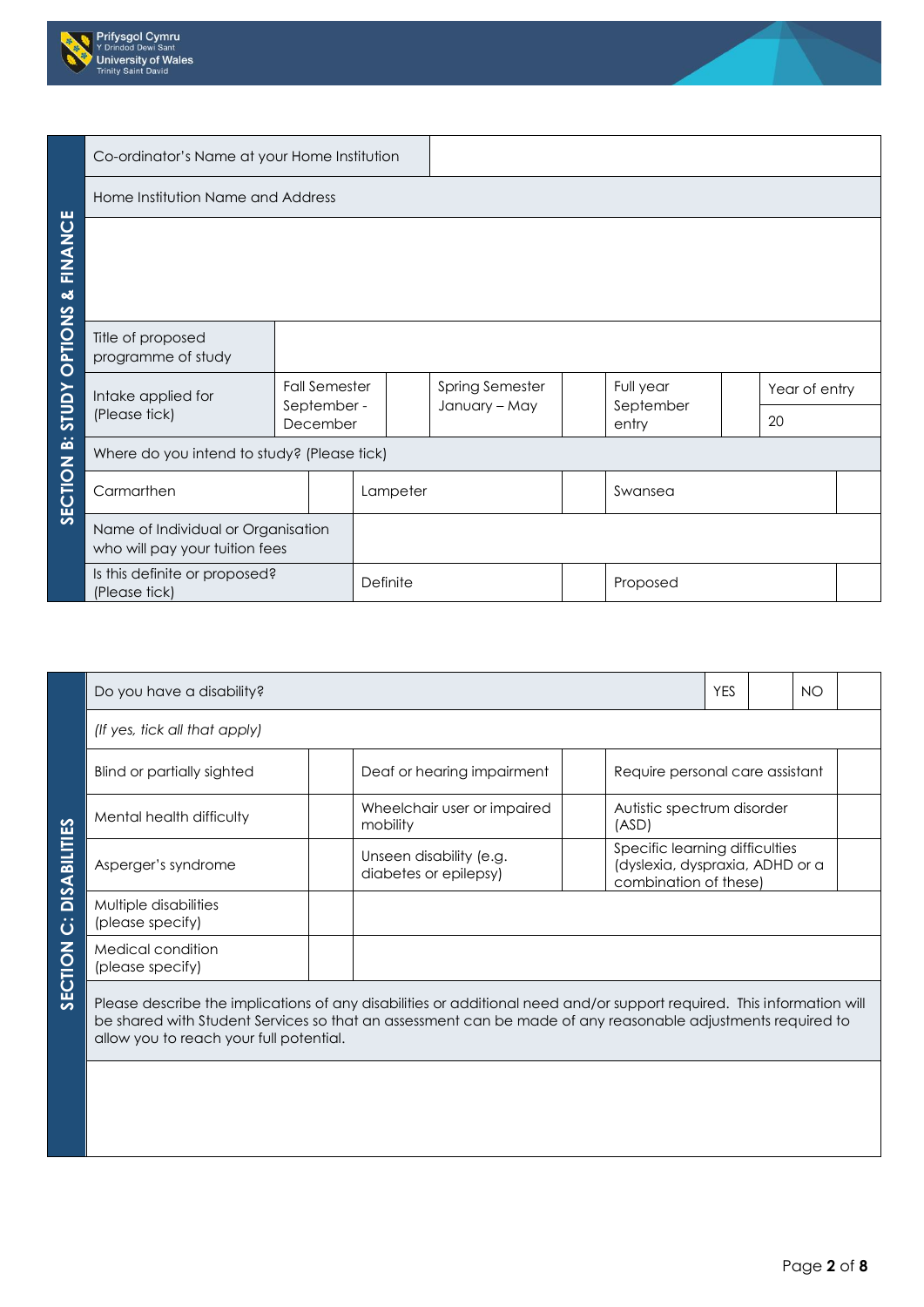



| Qualifications completed/pending. If more than 4, please continue on a separate page.<br>(Please submit copies of your results with your application.) |                            |  |  |  |  |  |
|--------------------------------------------------------------------------------------------------------------------------------------------------------|----------------------------|--|--|--|--|--|
|                                                                                                                                                        |                            |  |  |  |  |  |
| Name of previous Institution<br>and location                                                                                                           |                            |  |  |  |  |  |
| Dates attended<br>(MM/YYYY-MM/YYYY)                                                                                                                    | Full-time/Part-time        |  |  |  |  |  |
| Title of Award                                                                                                                                         | Level                      |  |  |  |  |  |
| Subject                                                                                                                                                |                            |  |  |  |  |  |
| Awarding body                                                                                                                                          | Grade/Classification       |  |  |  |  |  |
| Start date (MM/YYYY)                                                                                                                                   | Date of Award<br>(MM/YYYY) |  |  |  |  |  |
|                                                                                                                                                        |                            |  |  |  |  |  |
| Name of previous Institution<br>and location                                                                                                           |                            |  |  |  |  |  |
| Dates attended<br>(MM/YYYY-MM/YYYY)                                                                                                                    | Full-time/Part-time        |  |  |  |  |  |
| Title of Award                                                                                                                                         | Level                      |  |  |  |  |  |
| Subject                                                                                                                                                |                            |  |  |  |  |  |
| Awarding body                                                                                                                                          | Grade/Classification       |  |  |  |  |  |
| Start date (MM/YYYY)                                                                                                                                   | Date of Award<br>(MM/YYYY) |  |  |  |  |  |
|                                                                                                                                                        |                            |  |  |  |  |  |
| Name of previous Institution<br>and location                                                                                                           |                            |  |  |  |  |  |
| Dates attended<br>(MM/YYYY-MM/YYYY)                                                                                                                    | Full-time/Part-time        |  |  |  |  |  |
| Title of Award                                                                                                                                         | Level                      |  |  |  |  |  |
| Subject                                                                                                                                                |                            |  |  |  |  |  |
| Awarding body                                                                                                                                          | Grade/Classification       |  |  |  |  |  |
| Start date (MM/YYYY)                                                                                                                                   | Date of Award<br>(MM/YYYY) |  |  |  |  |  |
|                                                                                                                                                        |                            |  |  |  |  |  |
| Name of previous Institution<br>and location                                                                                                           |                            |  |  |  |  |  |
| Dates attended<br>(MM/YYYY-MM/YYYY)                                                                                                                    | Full-time/Part-time        |  |  |  |  |  |
| <b>Title of Award</b>                                                                                                                                  | Level                      |  |  |  |  |  |
| Subject                                                                                                                                                |                            |  |  |  |  |  |
| Awarding body                                                                                                                                          | Grade/Classification       |  |  |  |  |  |
| Start date (MM/YYYY)                                                                                                                                   | Date of Award<br>(MM/YYYY) |  |  |  |  |  |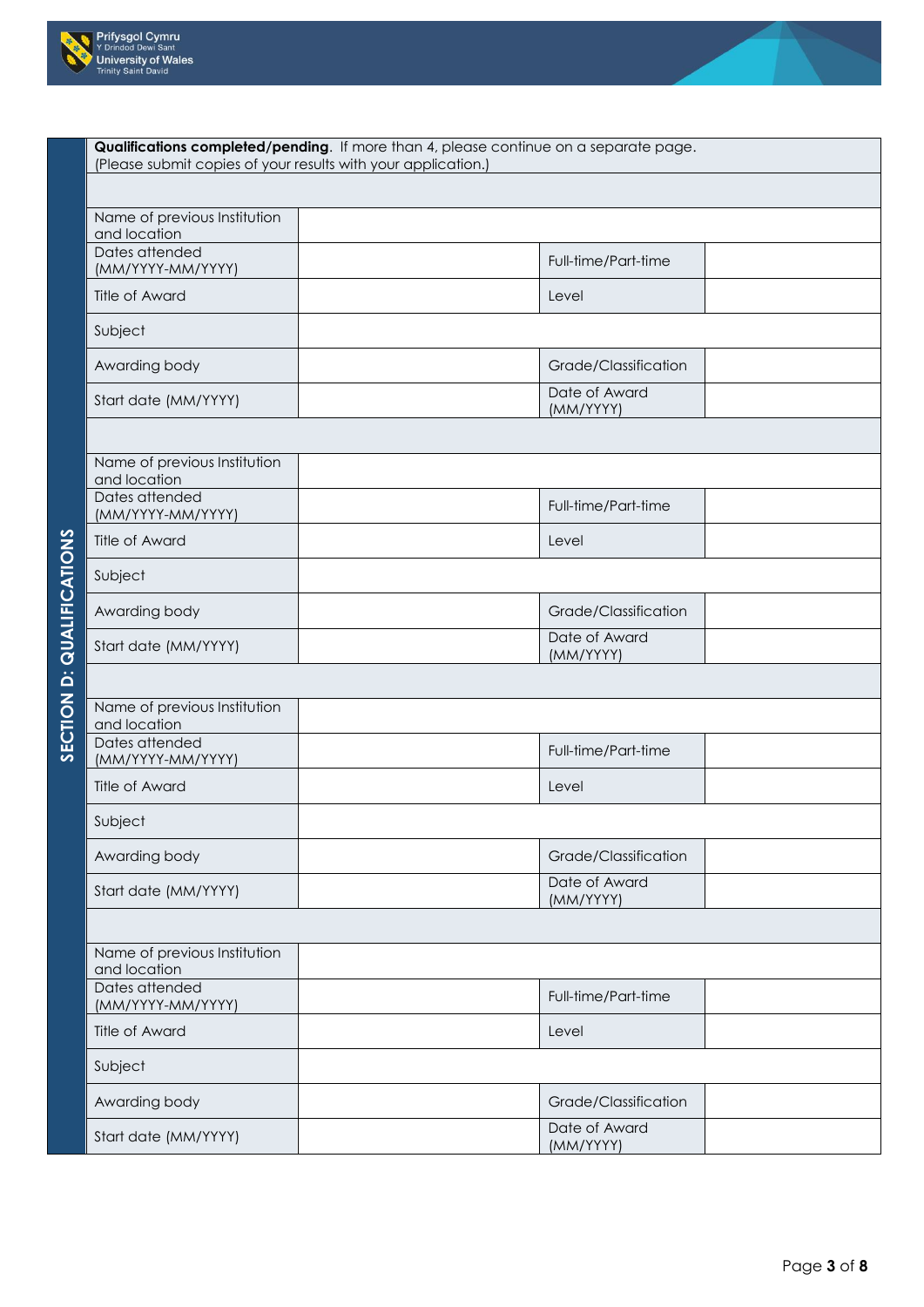



|                |       |             | Details of current or previous employment (if applicable) |                         |                             |
|----------------|-------|-------------|-----------------------------------------------------------|-------------------------|-----------------------------|
| <b>DETAILS</b> | Dates | FT or<br>PT | Job Title                                                 | <b>Employer Details</b> | Brief description of duties |
|                |       |             |                                                           |                         |                             |
| EMPLOYMENT     |       |             |                                                           |                         |                             |
|                |       |             |                                                           |                         |                             |
| ننا            |       |             |                                                           |                         |                             |
|                |       |             |                                                           |                         |                             |
| SECTION        |       |             |                                                           |                         |                             |
|                |       |             |                                                           |                         |                             |

## Further information to support your application

Please provide information on your reasons for choosing the programme of study (e.g. experience, interests, motivation, career path and continuing professional development).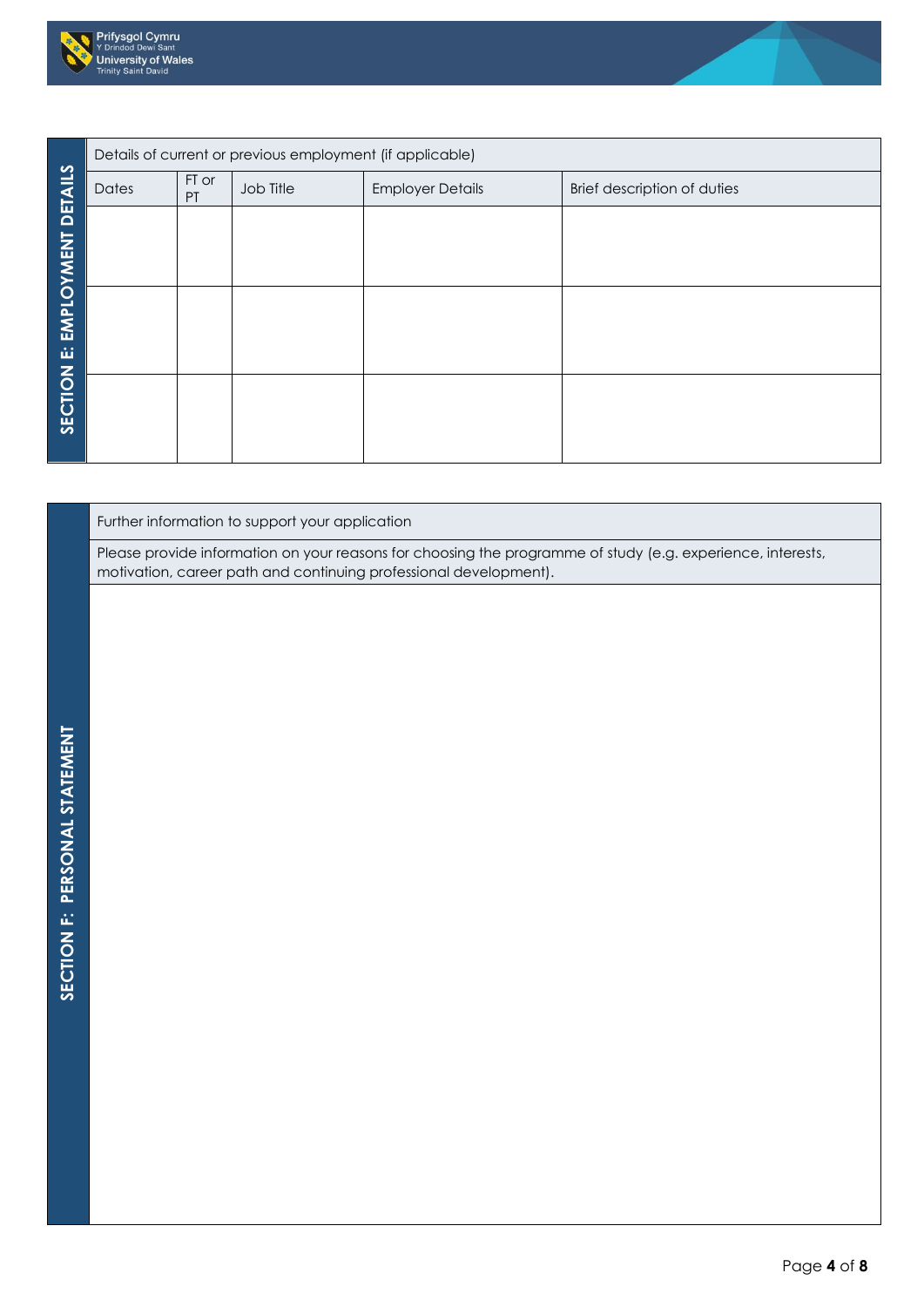



Please give details of two referees below (one referee would normally be expected to be an academic)

We normally require one reference to support an application. Please forward the University reference form to one of your nominated referees. Should we require additional information, the University will contact your second referee. Your first referee should send your reference to the relevant University campus address listed at the end of this form.

| 1 <sup>st</sup> Referee                                   |  |
|-----------------------------------------------------------|--|
| Title & Full name                                         |  |
| Position                                                  |  |
| Relationship to<br>applicant                              |  |
| Telephone /<br>Mobile Number                              |  |
| Email                                                     |  |
| Name and<br>address of<br>School/College/<br>Organisation |  |
| 2 <sup>nd</sup> Referee                                   |  |
| Title & Full name                                         |  |
| Position                                                  |  |
| Relationship to<br>applicant                              |  |
| Telephone /<br>Mobile Number                              |  |
| Email                                                     |  |
| Name and<br>address of<br>School/College/<br>Organisation |  |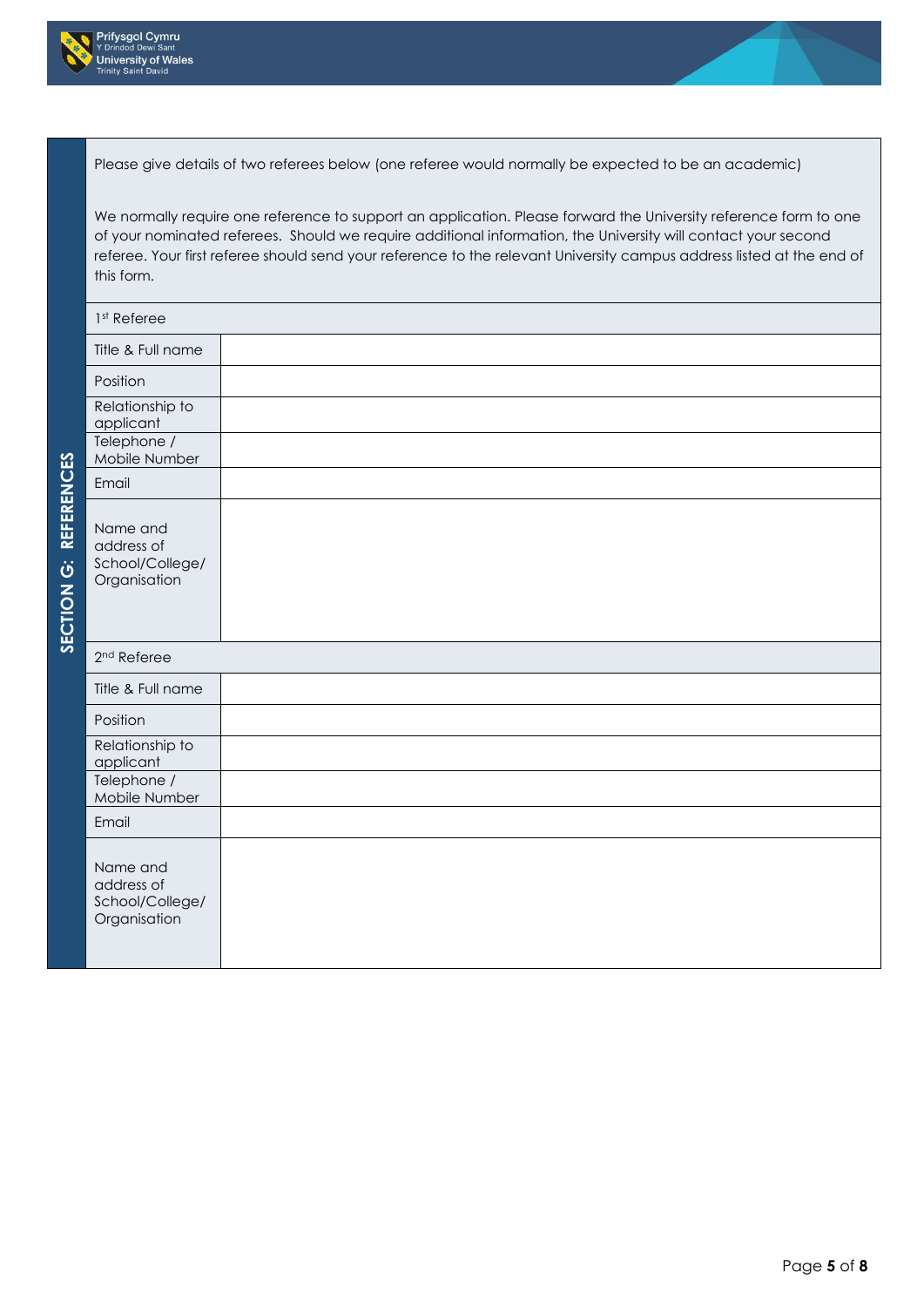



| Have you previously been to the UK?<br><b>YES</b>                      |  |  | NO        |  |
|------------------------------------------------------------------------|--|--|-----------|--|
| Date of first entry to the UK (DD/MM/YYYY)                             |  |  |           |  |
| Do you currently have a valid UK visa? If so, what type?               |  |  |           |  |
| Will you require a Tier 4 student visa for the period of your studies? |  |  | <b>NO</b> |  |

If English is not your first language, you will be required to provide evidence of English language in the form of a current IELTS certificate (or equivalent) with a minimum overall score of 6.0 (to include a minimum score of 5.5 in reading, writing, speaking and listening) before you will be accepted onto a programme of study.

If you have already taken an English language test, or intend to take an English language test, please provide details of the test below with the most recent first. You must also provide copies of your official test results with your application.

| Name of test    |                      |  |
|-----------------|----------------------|--|
| Listening score | <b>Reading score</b> |  |
| Writing score   | Speaking score       |  |
| Overall Score   | Date of Test         |  |

Use the space below to add any further information regarding your English language proficiency, such as if your Secondary School / College / University programme was taught through the medium of English

If you are applying for a Tier 4 visa to study at this University, you must be able to meet the UKVI Tier 4 financial requirements. You will be required to provide evidence to show that you have one year's tuition fees, and the maintenance requirement to study in the UK. Full details can be found on the UKVI website at [www.gov.uk/tier-4](http://www.gov.uk/tier-4-general-visa) [general-visa](http://www.gov.uk/tier-4-general-visa)

*If you are Self-Financing, you will be expected to provide bank statements for us to check before you can apply*  for a Tier 4 visa to study at the University. We will not be able to issue a CAS until your financial documents meet *the UKVI requirements. Please check the UKVI website for full details.* 

*If you have a Financial Sponsor, you will be expected to provide a financial sponsor letter for us to check before you can apply for a Tier 4 visa to study at the University. We will not be able to issue a CAS until your financial documents meet the UKVI requirements. Please check the UKVI website for full details.*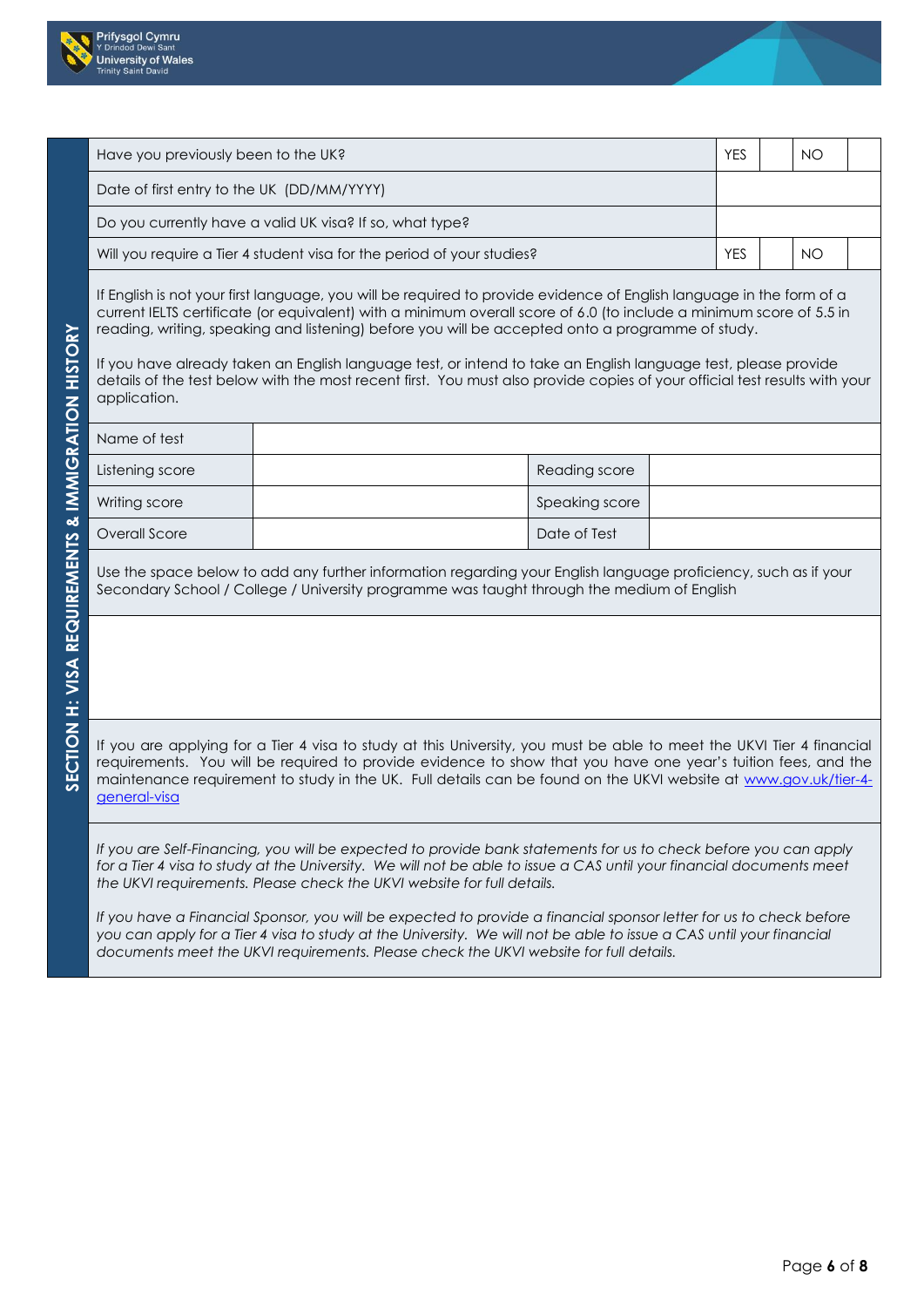



If you are applying for a Tier 4 visa to study at the University, the University will require you to attend an admissions interview. Please be aware that the interview will be recorded and retained for our records. You may also be asked to attend a UKVI interview as part of your UKVI Tier 4 application. This will give you the opportunity to demonstrate that you have a genuine interest in the programme you have applied for, and to explain why you have chosen to study at this University. Please answer the following questions by providing as much information as possible.

Why have you chosen to study in the UK?

Why have you chosen to study at UWTSD?

Why have you chosen to study this programme?

How do you think your studies will help you in the future?

What was the date of the refusal? (DD/MM/YYYY)

| Have you ever received a visa to study in the UK?     |                                                         |                 |                  |                  | <b>YES</b> |           | <b>NO</b> |  |
|-------------------------------------------------------|---------------------------------------------------------|-----------------|------------------|------------------|------------|-----------|-----------|--|
| If yes, please provide details below                  |                                                         |                 |                  |                  |            |           |           |  |
| Type of Visa                                          |                                                         | Visa Start Date |                  | Visa Expiry Date |            |           |           |  |
| Type of Visa                                          |                                                         | Visa Start Date | Visa Expiry Date |                  |            |           |           |  |
| Type of Visa                                          |                                                         | Visa Start Date |                  | Visa Expiry Date |            |           |           |  |
| Have you ever been refused a visa to study in the UK? |                                                         |                 |                  | <b>YES</b>       |            | <b>NO</b> |           |  |
|                                                       | If Yes, give details below of why your visa was refused |                 |                  |                  |            |           |           |  |
|                                                       |                                                         |                 |                  |                  |            |           |           |  |
|                                                       |                                                         |                 |                  |                  |            |           |           |  |
|                                                       |                                                         |                 |                  |                  |            |           |           |  |
|                                                       |                                                         |                 |                  |                  |            |           |           |  |